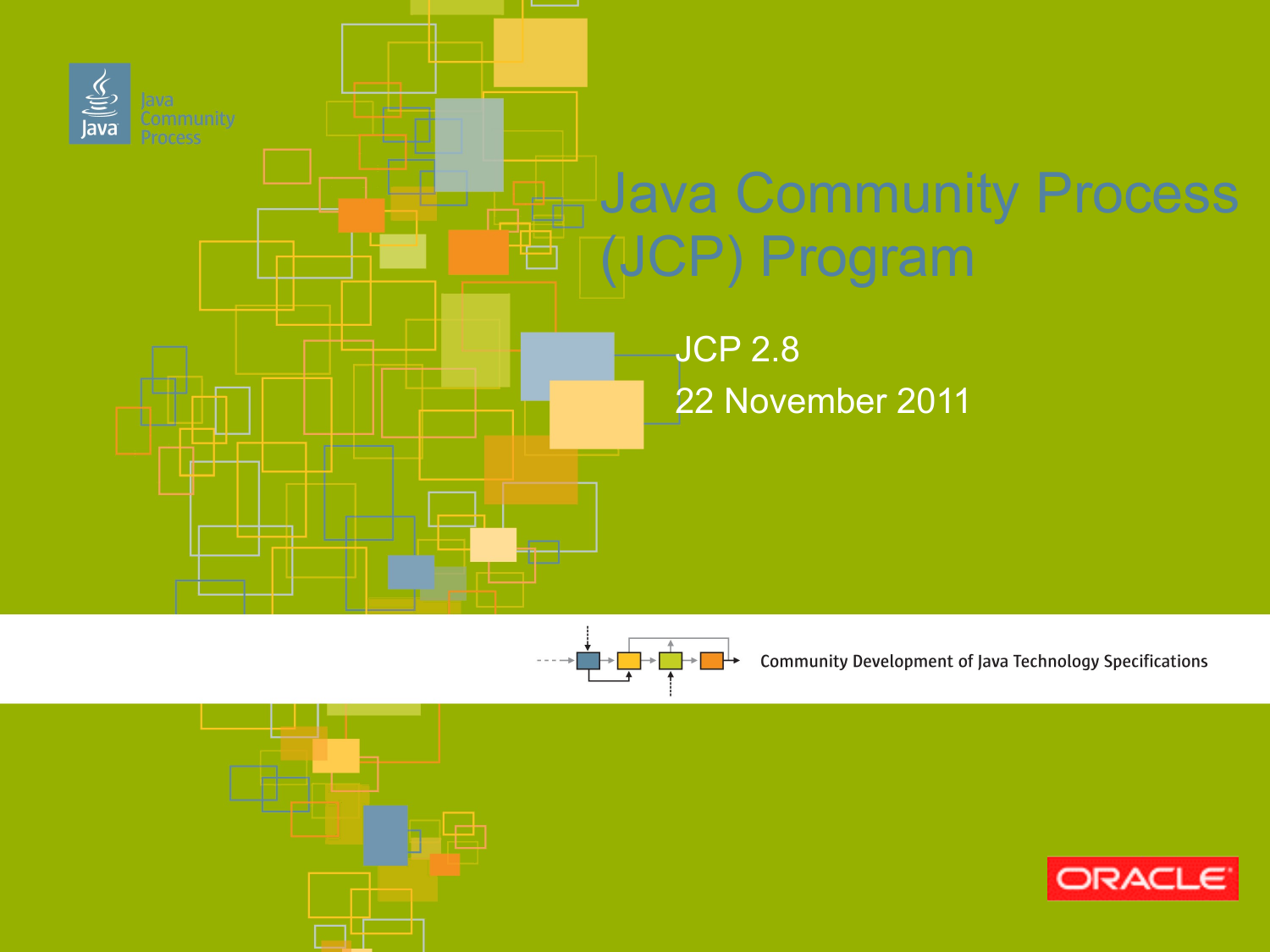#### Important documents



➢**JCP 2.8: [http://jcp.org/en/procedures/jcp2\\_8](http://jcp.org/en/procedures/jcp2_8)** ➢**Spec Lead Guide:<http://jcp.org/en/resources/guide>** ➢**Overview of 2.8 changes:<http://jcp.org/en/resources/2.8>** ➢**Spec Lead FAQ:<http://jcp.org/en/introduction/faq5>**



**Copyright © 2011, Oracle and/or its affiliates. All rights reserved.**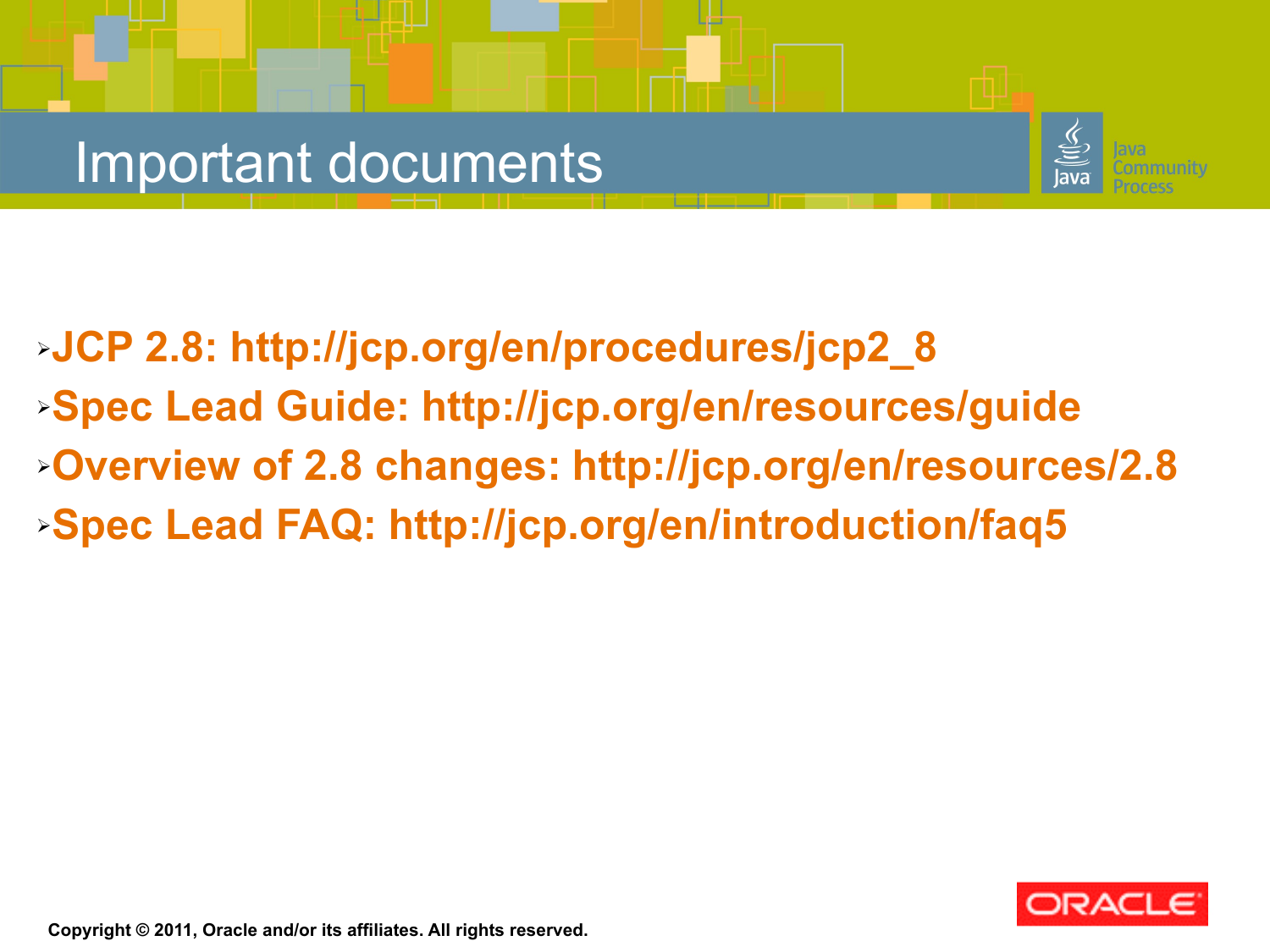# JSR Proposals



- ➢**Additional information required for new JSRs:**
- ➢**Length of the JSR Review (2 or 4 weeks) [2.2]**
- ➢**Details of your public communications channel (all EG communications publicly visible, and public can provide feedback) [1.1.1, 1.2.1]**
- ➢**Location of your public Issue Tracker and how to log issues [1.1.2]**
- ➢**Location of your public EG document archive [1.1.1]**
- ➢**Specification license in proposal may not change [1.1.3]**
- ➢**Names of people in Expert Group publicly displayed [1.2.1]**
- ➢**Nominations, deliberations and decisions for EG nominations are also publicly displayed [1.2.1]**

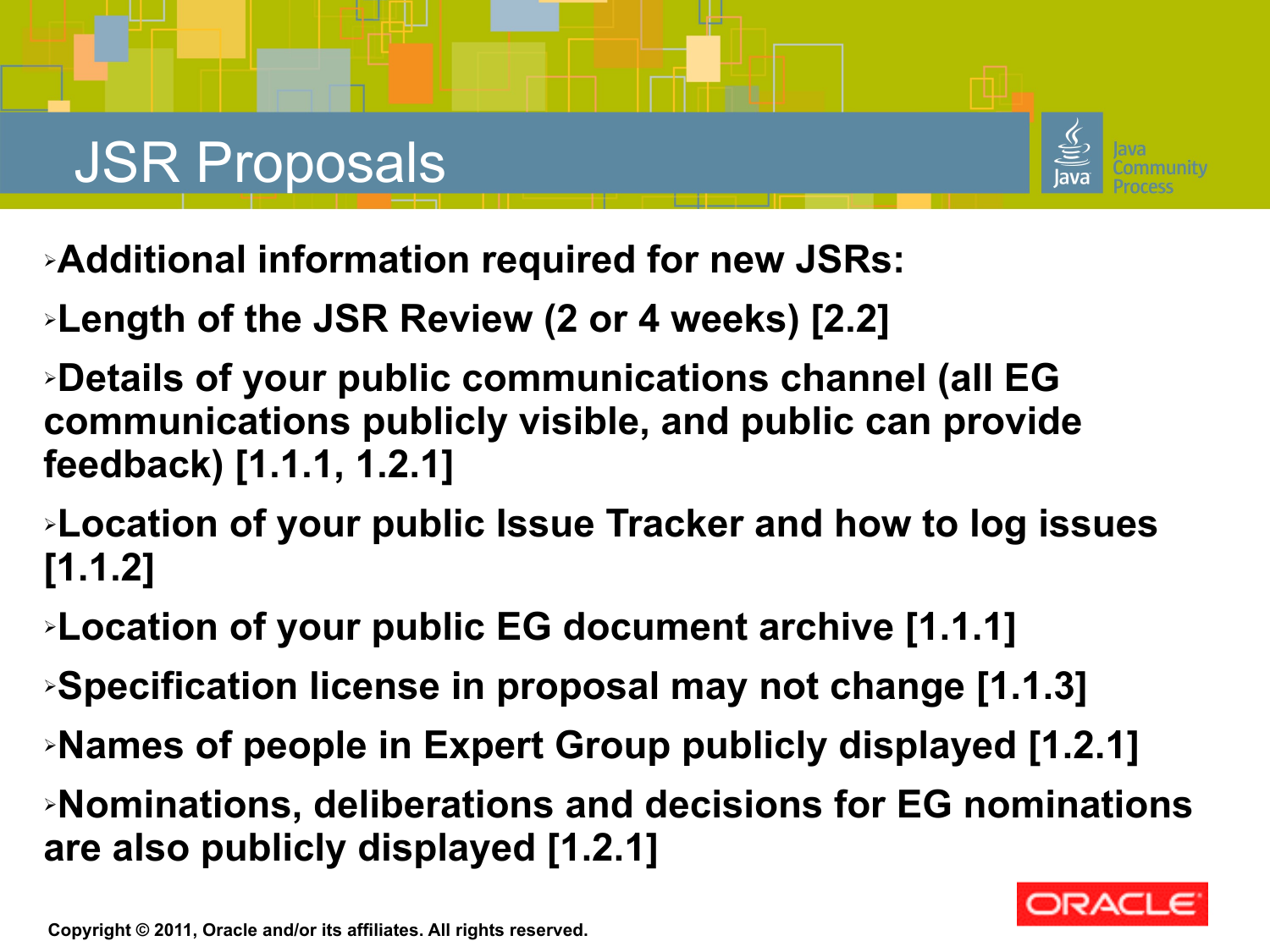## JSR Deadlines [1.3]

- ➢ **If the JSR doesn't meet any of the deadlines, the EC may request a 'Renewal Ballot.'**
- ➢ **EDR: 9 months after JSR is approved**
- ➢ **Public Review: 12 months from close of EDR**
- ➢ **Final Release: 12 months from close of Public Review Ballot and 14 days or less after Final Approval Ballot**
- ➢ **Maintenance Release: deadline set by Maintenance Lead**

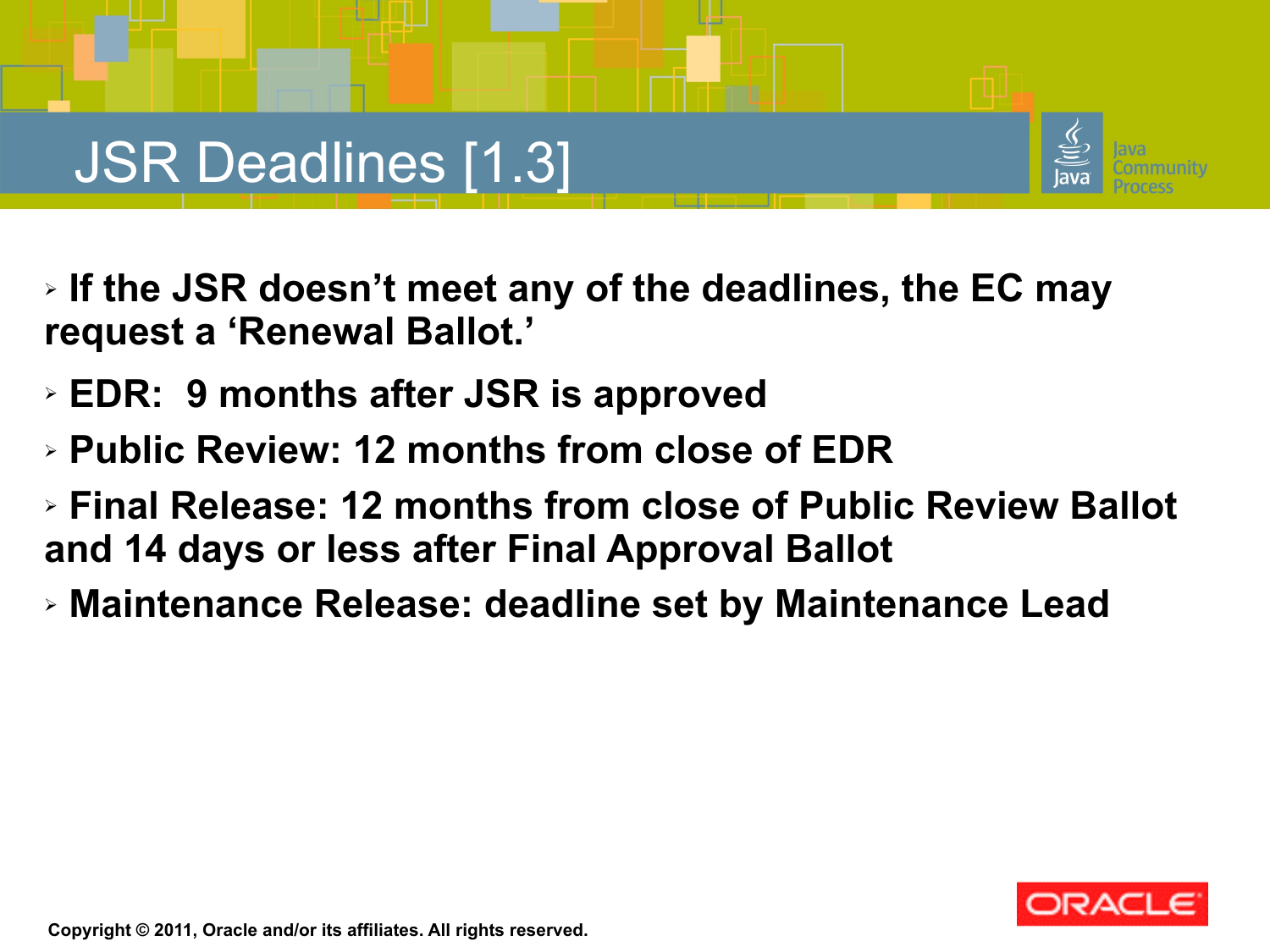## New Stages/Ballot changes



- ➢ **JSR Review: 2-4 week period of public scrutiny/discussion of a JSR Proposal before the EC votes [2.2]**
- ➢ **Public Review Ballot starts after Public Review period [3.4]**
- ➢ **Maintenance Review Ballot: follows all Maintenance Reviews (Item Exception process is gone) [5.2]**
- ➢ **Withdrawal Ballot: when RI/TCK links go bad for a Final or Maintenance Release and are not fixed by the Maintenance Lead, the EC can call for a vote to withdraw the JSR [4.3]**
- ➢ **Maintenance Renewal Ballot: when you miss your own deadline [5.3]**
- ➢ **Transfer Ballot: changing Spec/Maintenance Leads [5.1.1]**

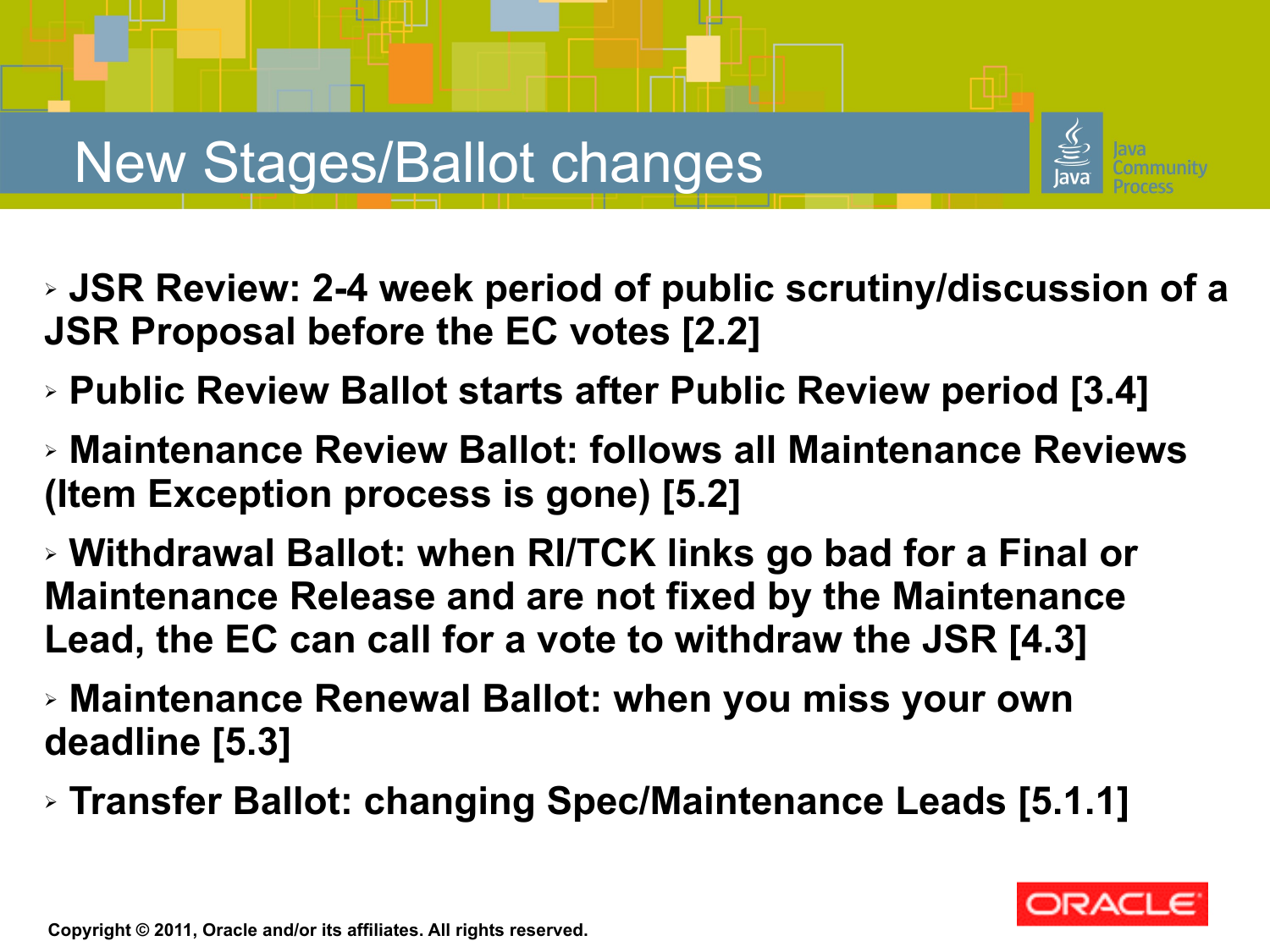



➢ **Maintenance Leads must generate and update a list of all compatible and publicly or commercially available implementations of the JSR and send it to the PMO at least quarterly.**

➢ **Maintenance Lead specifies when the Maintenance Release will be posted after the Maintenance Review is approved. A renewal ballot might result if the Maintenance Lead doesn't deilver the release by the deadline.**

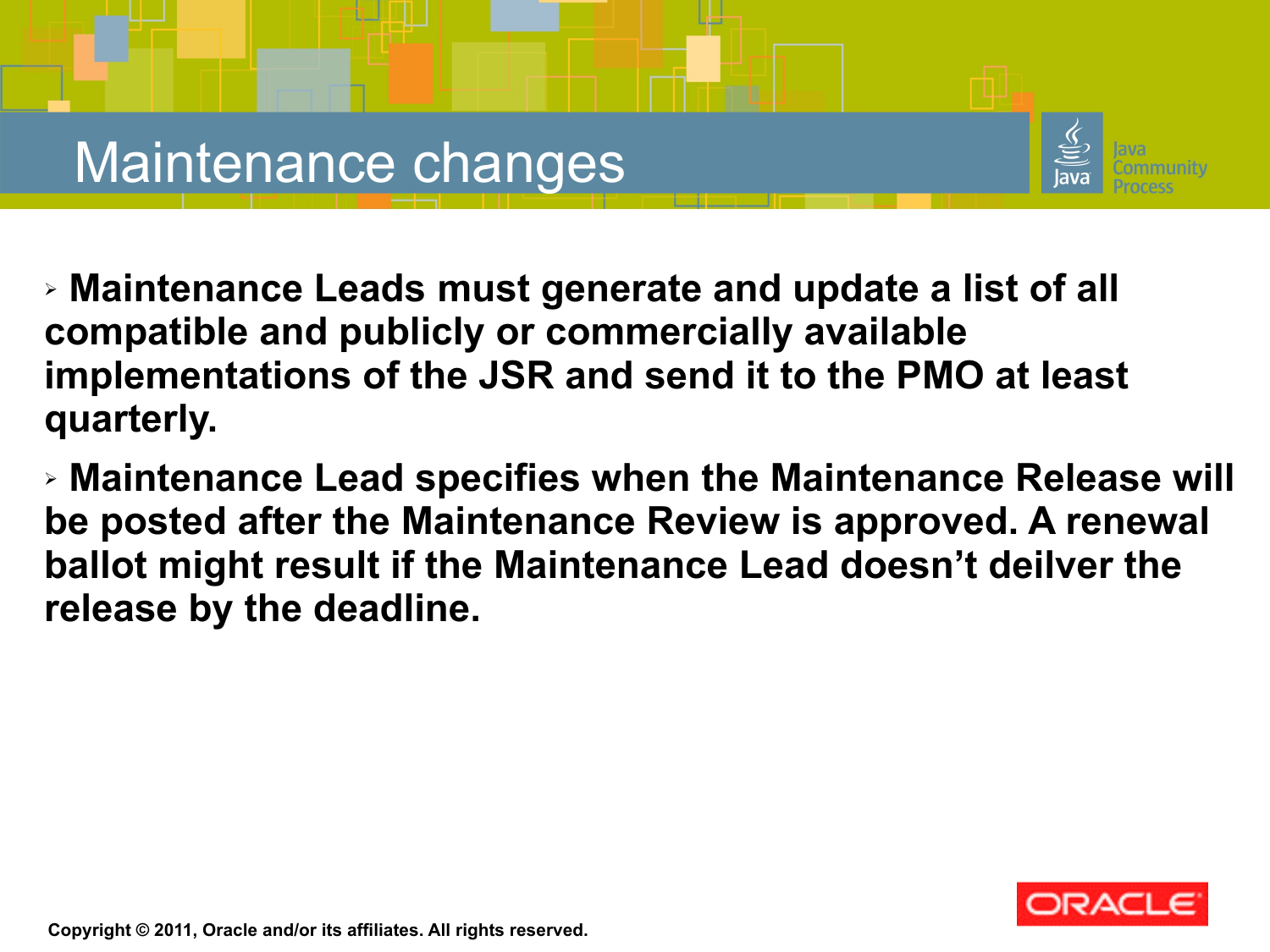



**Copyright © 2011, Oracle and/or its affiliates. All rights reserved.**